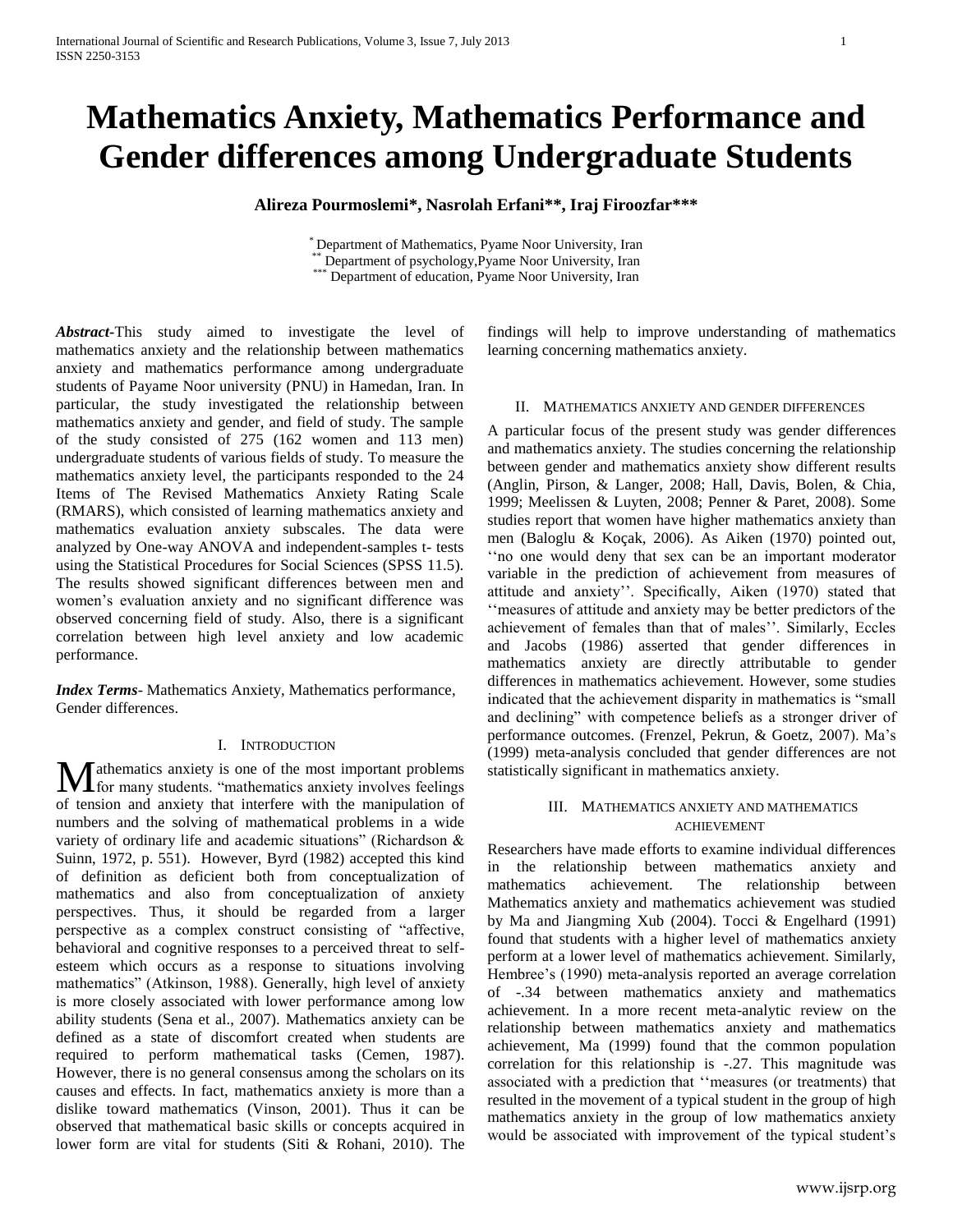level of mathematics achievement from the 50th to the 71st percentile". Also a negative correlation between mathematics anxiety and mathematics achievement was reported by (Ashcraft, 2002; Ashcraft & Kirk, 2001; Bandalos, Yates, & Thorndike-Christ, 1995; Cates & Rhymer, 2003; Miller & Bichsel, 2004). The goal of the present research is to answer the question: Is there any relationship between mathematics achievement and mathematics anxiety?

### IV. SAMPLE AND PARTICIPANTS

The sample of the present study was 275 undergraduate students from 960 students who took the general mathematics courses in 2010-2011 semesters at Payame Noor University of Hamedan, Iran. The participants number was determined by Cochran"s formula (Cochran, 1977).

The students were selected by using a random sampling method. Of these students, 162 (58.9%) were female and 113 (41.1%) were male. The participants' age ranged between 18 to 30 years with a mean of  $20.65$  (SD = 2.43). Nineteen different departments were represented in the study: 3 (1.1%) subjects were from the Agricultural Mechanization department, 30 (10.9%) from Agricultural Engineering department, 83 (30.2%) from Computer Engineering department, 28 (10.2%) from Geology department; 17 (6.2%) form Hydraulics, 17 (6.2%) from Industrials engineering, 21 (7.6%) from Mathematics, 5 (1.8%) from Agricultural Economics, 4 (1.5%) from Economics, 4 (1.5%) from Law, 7 (2.5%) from Psychology, 5 ( 1.8%) from Environmental Engineering, 10 (3.6%) from Geography, 11 (4%) from Biology, 2 (.7%) from Social Sciences, 2 (.7%) from Business Management, 7 (2.5%) from public Management and 4 (1.5%) from Animal sciences and 6 ( 2.2%) from educational sciences. 9 students did not write down the names of their Fields of study.

#### V. INSTRUMENTS AND PROCEDURE

Mathematics anxiety was measured by using The Revised Mathematics Anxiety Rating Scale (RMARS, Plake B.S and Parker C.S, 1982) and the participants were required to complete a demographic information sheet used to collect data. The participants were informed about the research which was carried out in their classrooms. The time allocated to their answering the questions of the study was 25 minutes.

Let us say a few words about the instruments used in this study. Because the pioneering assessment was 98-item Mathematics Anxiety Rating Scale (MARS), with high reliability and validity (Richardson F.C and Woolfolk R.L, 1980), MARS was too time demanding for students (Pajares F and Urdan T, 1996), following MARS, researchers developed several shorter versions Scale. Plake and Parker (1982) developed, a 24-item shortened version of the MARS, the Revised Mathematics Anxiety Rating Scale (RMARS) and the 9-item Abbreviated Mathematics Anxiety Scale (AMAS) was introduced by Hopko D.R et al in 2003. In Iran, [Vahedi](http://www.ncbi.nlm.nih.gov/pubmed/?term=Vahedi%20S%5Bauth%5D) and [Farrokhi](http://www.ncbi.nlm.nih.gov/pubmed/?term=Farrokhi%20F%5Bauth%5D) (2011) evaluated the psychometric properties of an Iranian version of the AMAS and to test measurement invariance across gender. Their Results showed that the AMAS has high internal consistency, with Cronbach's Alpha .82.

In this study, Revised Mathematics Anxiety Rating Scale was a 5-point, Likert-type scale composed of 24 items and two subscales: learning mathematics anxiety (the 16 first questions) and mathematics evaluation Anxiety (the 8 final questions). The Cronbach alpha coefficient for the reliability of the measurement of the RMARS was .9368, .9184 for measurement of mathematics evaluation Anxiety, and .8816 for measurement of learning mathematics anxiety. The Iranian grading system is similar to that of [France](http://en.wikipedia.org/wiki/Academic_grading_in_France) in secondary schools and universities; the passing grade for undergraduate students is 10 and the maximum grade is 20. Iranian grades are not converted to the 4.0 scale GPA directly. (WES Grade Conversion Guide). Table 1 Shows the information about converting the Iranian grades to the

Table1. The Iranian grading system

4.0 scale GPA.

| Iran Grading system | Grade Description | U.S. Grade Equiv. |
|---------------------|-------------------|-------------------|
| 16-20               |                   |                   |
| 14-15               |                   |                   |
| $12 - 13$           |                   |                   |
| $10 - 11$           |                   |                   |
| በ-ዓ                 |                   |                   |

In order to find the student mathematics performance, the participants were required to answer a question about their mathematics grades. The students' grades were divided into four sections: 12 students had mathematics grade less than 10 (4.4%). The mathematics grade of 55 students was between 10 and 12 (20%). 110 students had mathematics grade between 12 and 15 (40%) and mathematics grade of 91 students was between 15 and 20 (33.1%). 7 students did not write down their mathematics grade (2.5%) on the paper sheet.

The Statistical Procedures for Social Sciences (SPSS) 11.5 was used to code and analyze the data. T-tests were conducted to determine if the results were affected by gender and also to measure RMARS scores. In order to test the role of the independent variables, a between-subjects factorial analysis of variance (ANOVA) was used with a non-orthogonal design. In the case of any significance, the analysis followed with Scheffe"s post hoc tests to assess the importance of each independent variable. Since we used a repeated measures analysis of variance (ANOVA) method to answer the research questions, the normality of the dependent variables, the homogeneity of variance, and the homogeneity of covariance were tested in order to receive unbiased and reliable F-values and descriptive statistics for the dependent variables (Mathematics experience) in each case were provided.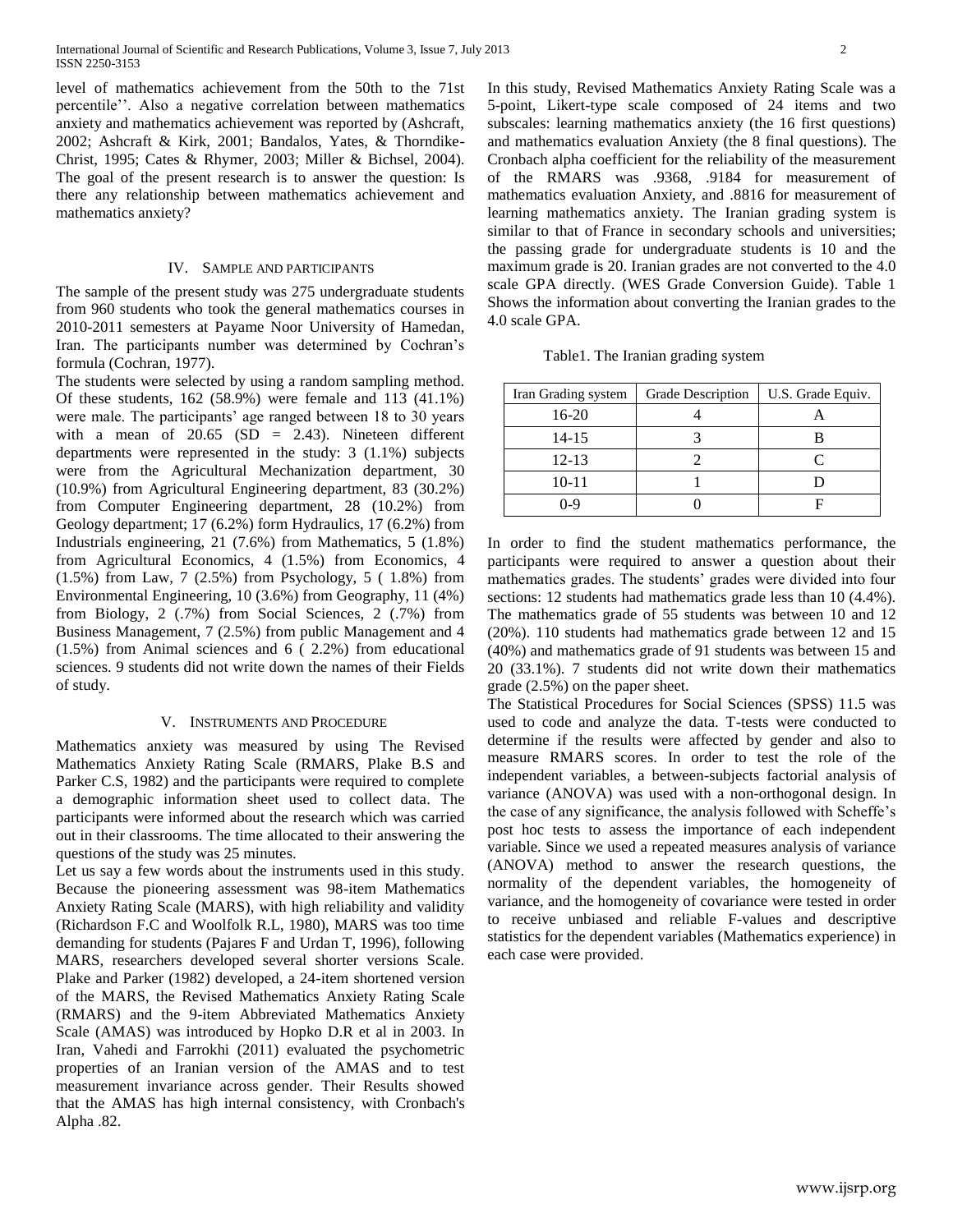## VI. RESULTS

This study assessed mathematical anxiety based on two subcategories (learning mathematics anxiety and mathematics evaluation anxiety). According to one sample t-tests, there were significant differences between the test values and the mean of the observed data scores for the total mathematics anxiety (t  $(274) = -5.248$ , p<.01), mathematics evaluation anxiety (t  $(274) =$  $-6.713$ , p<.01), and learning mathematics anxiety (t (274) = -11.580,  $p<01$ ) of all students. The mean of the observed data

scores for the total mathematics anxiety was 65.8764, and the test value was 72. It means that the total mathematics anxiety of the students was less than the test value. The mean of the learning mathematics anxiety scores was 38.7309 and the test value was 48. The findings showed that the students had low learning mathematics anxiety in general. The data was detected for mathematics evaluation anxiety. The mean of the observed data was 27.1455 and the test value was 24. It showed that the students had high mathematics evaluation anxiety. The findings are presented in Table 2.

Table2. One sample T-test scores of the Revised Mathematics Anxiety Rating Scale and its Subscales.

| Dependent variables              | Mean    | df  |           | Test value |           |
|----------------------------------|---------|-----|-----------|------------|-----------|
| Learning mathematics anxiety     | 38.7309 | 274 | $-11.580$ | 48         | $.0001**$ |
| Mathematics evaluation anxiety   | 27.1455 | 274 | 6.713     | 24         | $.0001**$ |
| <b>Total Mathematics anxiety</b> | 65.8764 | 274 | $-5.248$  | 70         | $.0001**$ |

\*\*p<.01, n=275

The results presented in Table 3 show the gender differences in mathematics anxiety among the students. The findings from Ttests, indicated that there were significant differences (t(273)=3.56, t(273)=2.4, p< .05) between male and female students in their total mathematics anxiety and mathematics evaluation anxiety. Although, the mean of learning mathematics anxiety for female students (39.68) was greater than that of male (37.36), there is no significant difference  $(t(273)=1.43, p>0.05)$ between male and female students in their mathematicslearning anxiety.

Table 3. The independent sample t- test to show Gender differences in mathematics anxiety.

| Variables                      | Group  | N   | М     | <b>SD</b> | <b>SE</b> | т    | df  | Value<br>D |
|--------------------------------|--------|-----|-------|-----------|-----------|------|-----|------------|
| Learning mathematics anxiety   | Male   | 113 | 18.25 | 7.64      | .71       | 3.56 | 273 | .0001      |
|                                | Female | 162 | 28.51 | 7.58      | .51       |      |     |            |
| Mathematics evaluation anxiety | Male   | 113 | 37.6  | 13.62     | 1.28      | 1.43 | 273 | .154       |
|                                | Female | 162 | 39.68 | 12.98     | 1.01      |      |     |            |
| Total mathematics anxiety      | Male   | 113 | 62.54 | 19.59     | 1.84      | 2.4  | 273 | .017       |
|                                | Female | 162 | 68.19 | 18.89     | 1.48      |      |     |            |

In order to investigate the total mathematics anxiety between various fields of study, One-way ANOVA was used and the test indicated no significant difference (F(18,274) =1. 533, p>. 05). Also the test showed no significant difference in learning mathematics anxiety  $(F(18,274) =1. 529, p >.05)$  and

mathematics evaluation anxiety (F(18,274) = 1.508, p >.05) for students of various fields of study (table 4). It should be noted that Scheffe"s post hoc tests was not used because of no significant differences.

Table 4. One-way ANOVA for comparing the mathematics anxiety between various fields of study

| Source                         |                | Sum of squares   | Df  | Mean squares | F     | P-value |
|--------------------------------|----------------|------------------|-----|--------------|-------|---------|
| Learning mathematics anxiety   | Between groups | 4694.270         | 18  | 260.793      |       |         |
|                                | Within groups  | 247<br>42136.242 |     |              | 1.529 | .080    |
|                                | Total          | 46830.511        | 265 | 170.592      |       |         |
| Mathematics evaluation anxiety | Between groups | 1594.648         | 18  | 88.592       |       |         |
|                                | Within groups  | 247<br>14506.740 |     | 1.508        | .087  |         |
|                                | Total          | 16101.387        | 265 | 58.732       |       |         |
| Total mathematics anxiety      | Between groups | 10127.761        | 18  | 562.653      | 1.553 | .073    |
|                                | Within groups  | 89509.355        | 247 |              |       |         |
|                                | Total          | 99637.117        | 265 | 362.386      |       |         |

Differences in mathematics anxiety scales based on the students mathematics grades were investigated. One-way ANOVA indicated a significant difference between the students' total

mathematics anxiety with respect to the mathematics grades  $(F(3,264) = 7.243, p \le 0.05)$ , but Scheffe's post hoc analysis showed that the only significant difference was between the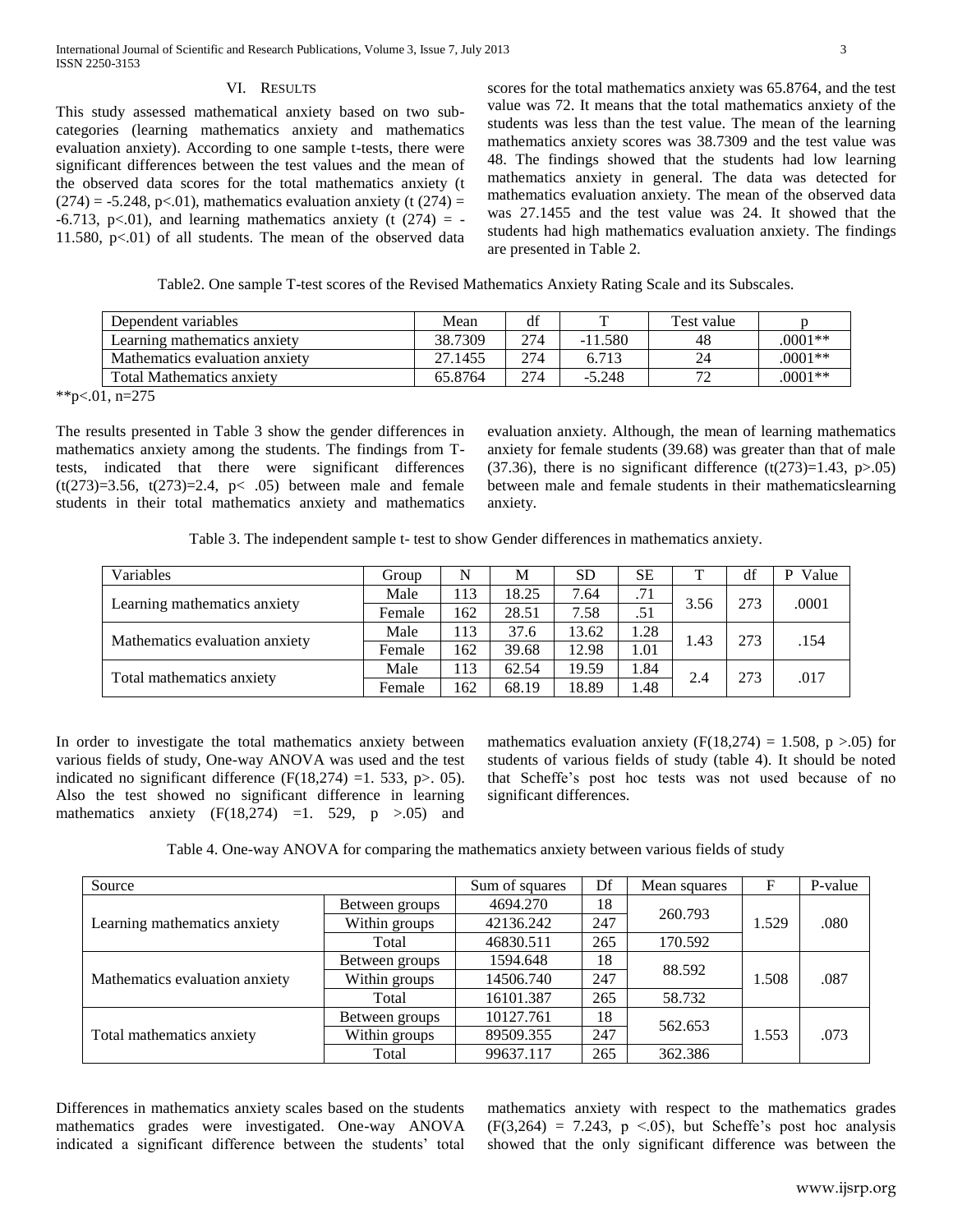students with 10-12 and those with 15-20 mathematics grades. Students with 10-12 mathematics grades have more total mathematics anxiety than those with 15-20 mathematics grades. One-way ANOVA indicated a significant difference between students' learning mathematics anxiety (F(3,264) = 4.77, p <.05), and mathematics evaluation anxiety  $(F(3,264) = 8.82, p \lt .05)$ , with respect to mathematics grades. Scheffe's post hoc analysis showed that the students with 10-12 mathematics grades had

more learning mathematics anxiety than those with 15-20 mathematics grades and the those with 10-12 and 12-15 mathematics grades had more evaluation mathematics anxiety than students with 15-20 mathematics grades. Scheffe"s post hoc analysis showed no significant differences between learning mathematics anxiety and evaluation mathematics anxiety of other students with respect to mathematics grades (Table 5).

Table 5. One-way ANOVA for comparing mathematics anxiety and mathematics performance

| Source                         |                | Sum of squares | df  | Mean squares | R Squared | F     | P-value |
|--------------------------------|----------------|----------------|-----|--------------|-----------|-------|---------|
| Mathematics evaluation anxiety | Between groups | 1444.127       | 3   | 481.376      |           | 8.82  | .0001   |
|                                | Within groups  | 14406.779      | 264 |              | .91       |       |         |
|                                | Total          | 15850.907      | 267 | 54.571       |           |       |         |
| Learning mathematics anxiety   | Between groups | 2191.521       | 3   | 730.507      | .51       | 4.77  | .0001   |
|                                | Within groups  | 40428.136      | 264 |              |           |       |         |
|                                | Total          | 42619.657      | 267 | 153.137      |           |       |         |
| Total mathematics anxiety      | Between groups | 7048.363       | 3   | 2349.454     |           |       |         |
|                                | Within groups  | 85632.514      | 264 |              | .76       | 7.243 | .0001   |
|                                | Total          | 92680.877      | 267 | 324.366      |           |       |         |

## VII. Discussion AND conclusion

The aim of the present study was to investigate the relationship between mathematics anxiety and mathematics performance among undergraduate students. In addition, the study measured the mathematics anxiety scores and indicated the relationship between gender, fields of study and mathematics anxiety.

According to the results, although the total mathematics anxiety and learning mathematics anxiety levels of all students was not higher than the mean, evaluation mathematics anxiety scores was more than the mean and the students had high evaluation mathematics anxiety. In fact we can conclude that the students had low mathematics anxiety in the classrooms when they were learning mathematics, but the examination situation could create high mathematics anxiety for them. The results showed that the differences were complex. It was probably because of the multivariate factor construction of mathematics anxiety. (Baloglu & Koçak, 2006; Kazelskis, 1998)

The results also indicated that the total mathematics anxiety scores and the evaluation mathematics anxiety scores showed a significant difference between females and males. The women scored higher than the men. However, no significant difference was observed between learning mathematics anxiety scores of females and males. Furthermore, the results of total mathematics anxiety supported previous studies which had concluded that there is a significant difference between females and males. (Baloglu & Koçak, 2006; Cook, 1998; D"Ailly & Bergering, 1992; Flessati & Jamieson, 1991). It means that the mathematics testing situations caused more anxiety in females than males in Iran. Special programs seem to be necessary to reduce mathematics anxiety in women. Playing video games, has shown to be a good remedy (Feng, Spence, & Pratt, 2007).However, some other studies did not detect any gender differences (Coates, 1998; Cooper & Robinson, 1991). This demands further investigation to compare areas with high sex differences and

those without any sex differences in order to find part of the causes of anxiety, especially for women.

One of the purposes of this study was to make comparisons between fields of study and mathematics anxiety. There was no significant difference in mathematics anxiety of students of various fields of study. The results indicate that all two subscales as well as the total mathematics anxiety appear in the same way in all academic disciplines. This finding is notable, because it is obtained from a large number of the departments in the study. We may conclude that mathematics anxiety was not dependent on the variety of mathematics lessons: the mathematics anxiety of mathematics students was the same as those of social sciences students, but the mathematical lessons of mathematics students are different than the mathematical lessons of social sciences students.

One of the most important impacts of mathematics anxiety relates to performance, because there is a negative correlation between mathematics anxiety and mathematics achievement. (Ashcraft & Kirk, 2001; Cates & Rhymer, 2003; Ma & Xu, 2004; Miller & Bichsel, 2004). Our study showed a significant difference between mathematics anxiety and mathematics performance. The results also showed that the students with mathematics grades near the passing grade had more mathematics anxiety than others. Perhaps the optimistic belief in a successful outcome and more ability of answering mathematics questions necessitates less mathematics anxiety.

Finally, mathematics instructors should also pay closer attention to the fact that the requirements of the female and male learners may be different in the classroom. Further studies seem to be needed to compare mathematics anxiety in various fields of study. Other studies may focus on new evaluation methods to reduce the mathematics evaluation anxiety.

#### **REFERENCES**

<sup>[1]</sup> Richardson, F. C., Suinn, R. M. (1972). The mathematics anxiety rating scale: Psychometric data. Journal of Counseling Psychology, 19 (6), 551-554.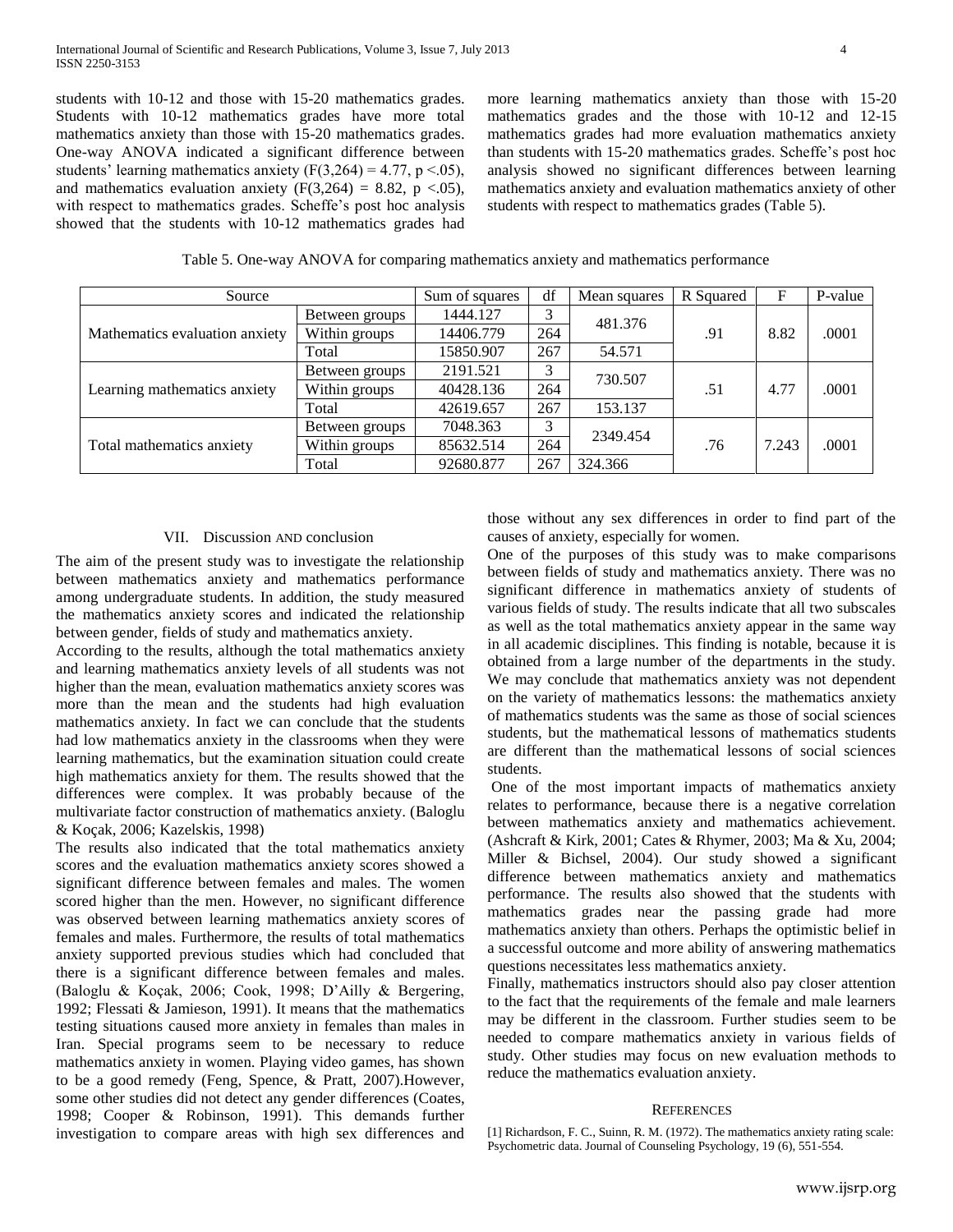[2] Byrd, P. (1982). A descriptive study of mathematics anxiety: Its nature and antecedents. Unpublished doctoral dissertation, Indiana University. [3] Atkinson, R. T. (1988). An exploration of the factors relating to the system of mathematics anxiety. Unpublished master"s thesis, University of Oklahoma, Oklahoma, 18

[4] Sena, Whitaker., Lowe, Patricia., Lu, and Steven. (2007). Significant predictors of test anxiety among students with and without learning disabilities. Journal of Learning Disabilities, 40 (4), 360-376

[5] Cemen, P. B. (1987). The nature of mathematics anxiety. Stillwater: Oklahoma State University.

[6] Vinson, B. M. (2001). A Comparison of Pre-service Teachers' Mathematics Anxiety Before and After a Methods Class Emphasizing Manipulatives. Early Childhood Education Journal, 29 (2), 89-94.

[7] Siti, Hamad Mohamed., Rohani, Ahmad Tarmizi. (2010). Anxiety in Mathematics Learning Among Secondary School Learners: A Comparative Study between Tanzania and Malaysia. Procedia Social and Behavioral Sciences, 8,498–504.

[8] Anglin, L., Pirson, M., & Langer, E. (2008). Mindful learning: A moderator of gender differences in mathematics performance. Journal of Adult Development, 15 (3), 132−139.

[9] Hall, C., Davis, N., Bolen, L., & Chia, R. (1999). Gender and racial differences in mathematical performance. Journal of Social Psychology, 139 (6), 677−689.

[10] Meelissen, M., & Luyten, H. (2008). The Dutch gender gap in mathematics: Small for achievement, substantial for beliefs and attitudes. Studies in Educational Evaluation, 34 (2), 82−93.

[11] Penner, A. M., & Paret, M. (2008). Gender differences in mathematics achievement: Exploring the early grades and the extremes. Social Science Research, 37 (1), 239−253.

[12] Baloglu, M., & Koçak, R. (2006). A multivariate investigation of the differences in mathematics anxiety. Personality & Individual Differences, 40 (7), 1325−1335.

[13] Aiken Jr., L. R. (1970). Attitudes toward mathematics. Review of Educational Research, 40, 551–596.

[14] Aiken Jr., L. R. (1970). Attitudes toward mathematics. Review of Educational Research, 40, 551–596.

[15] Eccles, J. S., & Jacobs, J. E. (1986). Social forces shape math attitudes and performance. Journal of Women in Culture and Society, 11, 367–380.

[16] Frenzel, A. C., Pekrun, R., & Goetz, T. (2007). Girls and mathematics - A "hopeless" issue? A control-value approach to gender differences in emotions towards mathematics. European Journal of Psychology of Education, 22 (4), 497−514.

[17] Ma, X. (1999). A meta-analysis of the relationship between anxiety toward mathematics and achievement in mathematics. Journal for Research in Mathematics Education, 30, 520–540.

[18] Ma, X., & Xu, J. (2004). The causal ordering of mathematics anxiety and mathematics achievement: A longitudinal panel analysis. Journal of Adolescence, 27 (2), 165−180.

[19] Tocci, C. M., & Engelhard Jr., G. (1991). Achievement, parental support, and gender differences in attitudes toward mathematics. Journal of Educational Research, 84, 280–286.

[20] Hembree, R. (1990). The nature, effects, and relief of mathematics anxiety. Journal for Research in Mathematics Education, 21, 33–46.

[21] Ma, X. (1999). A meta-analysis of the relationship between anxiety toward mathematics and achievement in mathematics. Journal for Research in Mathematics Education, 30, 520–540.

[22] Ashcraft, M. H. (2002). Math anxiety: Personal, educational, and cognitive consequences. Current Directions in Psychological Science, 11 (5), 181−185. [23] Ashcraft, M. H., & Kirk, E. P. (2001). The relationships among working

memory, math anxiety, and performance. Journal of Experimental Psychology, 130 (2), 224−237. [24] Bandalos, D. L., Yates, K., & Thorndike-Christ, T. (1995). Effect of math

self-concept, perceived self-efficacy, and attributions for failure and success on test anxiety. Journal of Educational Psychology, 87 (4), 611−623.

[25] Cates, G. L., & Rhymer, K. N. (2003). Examining the relationship between mathematics anxiety and mathematics performance: An instructional hierarchy perspective. Journal of Behavioral Education, 12 (1), 23−34.

[26] Miller, H., & Bichsel, J. (2004). Anxiety, working memory, gender, and math performance. Personality and Individual Differences, 37, 591−606. [27] Cochran, W. G. (1977). Sampling techniques (3rd Ed.). New York: John Wiley & Sons.

[28] Plake, B.S., Parker, C.S. (1982 ). The development and validation of a revised version of the Mathematics Anxiety Rating Scale. Educational and Psychological Measurement, 42:551–557.

[29] Richardson, F.C., Woolfolk, R.L. ( 1980). Mathematics anxiety. In: Sarason I.G, editor. Test anxiety: Theory, research, and application. Hillsdale, NJ: Erlbaum

[30] Pajares, F., Urdan, T. (1996). Exploratory factor analysis of the Mathematics Anxiety Scale. Measurement and Evaluation in Counseling and Development, 29:35–47.

[31] Plake, B.S., Parker, C.S. (1982 ). The development and validation of a revised version of the Mathematics Anxiety Rating Scale. Educational and Psychological Measurement, 42:551–557.

[32] Hopko D.R, Mahadevan R, Bare R.L, Hunt M.K. ( 2003). The Abbreviated Math Anxiety Scale (AMAS): construction, validity, and reliability. Assessment, 10:178–182.

[33] [Vahedi,](http://www.ncbi.nlm.nih.gov/pubmed/?term=Vahedi%20S%5Bauth%5D) Shahram.[, Farrokh, Farahmani.](http://www.ncbi.nlm.nih.gov/pubmed/?term=Farrokhi%20F%5Bauth%5D) (2011), A Confirmatory Factor Analysis of the Structure of Abbreviated Math Anxiety Scale, Iran Journal of Psychiatry, 6 (2), 47–53.

[34] Wes .(2012). World Education Services. Retrieved 2012-02-28. From http://www.Wes.org.

[35] Baloglu, M., & Koçak, R. (2006). A multivariate investigation of the differences in mathematics anxiety. Personality & Individual Differences, 40 (7), 1325−1335.

[36] Kazelskis, R. (1998). Some dimensions of mathematics anxiety: A factor analysis across instruments. Educational and Psychological Measurement, 58, 623–633.

[37] Baloglu, M., & Koçak, R. (2006). A multivariate investigation of the differences in mathematics anxiety. Personality & Individual Differences, 40 (7), 1325−1335.

[38] Cook, R. P. (1998). An exploration of the relationship between mathematics anxiety level and perceptual learning style of adult learners in a community college setting. Doctoral dissertation, Florida Atlantic University. Dissertation Abstracts International, 58, 3801.

[39] D"Ailly, H., & Bergering, A. J. (1992). Mathematics anxiety and mathematics avoidance behavior: A validation study of two MARS factorderived scales. Educational and Psychological Measurement, 52, 369–377. [40] Flessati, S. L., & Jamieson, J. (1991). Gender diff erences in mathematics

anxiety: An artifact of response bias?. Anxiety Research, 3, 303–312.

[41] Feng, J., Spence, I., & Pratt, J. (2007). Playing an action video game reduces gender differences in spatial cognition. Psychological Science, 18, 850–855. [42] Coates, J. D. (1998). Mathematics anxiety and its relationship to students' perceived teacher and parent attitudes toward mathematics. Doctoral dissertation, Ohio University, 1998. Dissertation Abstracts International, 58, 4590.

[43] Cooper, S., & Robinson, D. (1991). The relationship of mathematics selfefficacy beliefs to mathematics anxiety and performance. Measurement and Evaluation in Counseling, 24, 5–11.

[44] Ashcraft, M. H., & Kirk, E. P. (2001). The relationships among working memory, math anxiety, and performance. Journal of Experimental Psychology, 130 (2), 224−237.

[45] Cates, G. L., & Rhymer, K. N. (2003). Examining the relationship between mathematics anxiety and mathematics performance: An instructional hierarchy perspective. Journal of Behavioral Education, 12 (1), 23−34.

[46] Ma, X., & Xu, J. (2004). The causal ordering of mathematics anxiety and mathematics achievement: A longitudinal panel analysis. Journal of Adolescence, 27 (2), 165−180.

[47] Miller, H., & Bichsel, J. (2004). Anxiety, working memory, gender, and math performance. Personality and Individual Differences, 37, 591−606.

# **AUTHORS**

**First Author** – Alireza Pourmoslemi, Mathematics Assistant Professor, Department of mathematics Payame Noor University, Bahar, Iran, a\_pourmoslemy@pnu.ac.ir

**Second Author**– Nasrolah Erfani, Psychology Assistant

Professor, Department of psychology Payamr Noor university, Hamedan, Iran, erfani@pnu.ac.ir

**Third Author**– Iraj Firoozfar, Education M.A, Department of Education Payame Noor University,Hamedan Iran,

Iraj\_firoozfar@yahoo.com